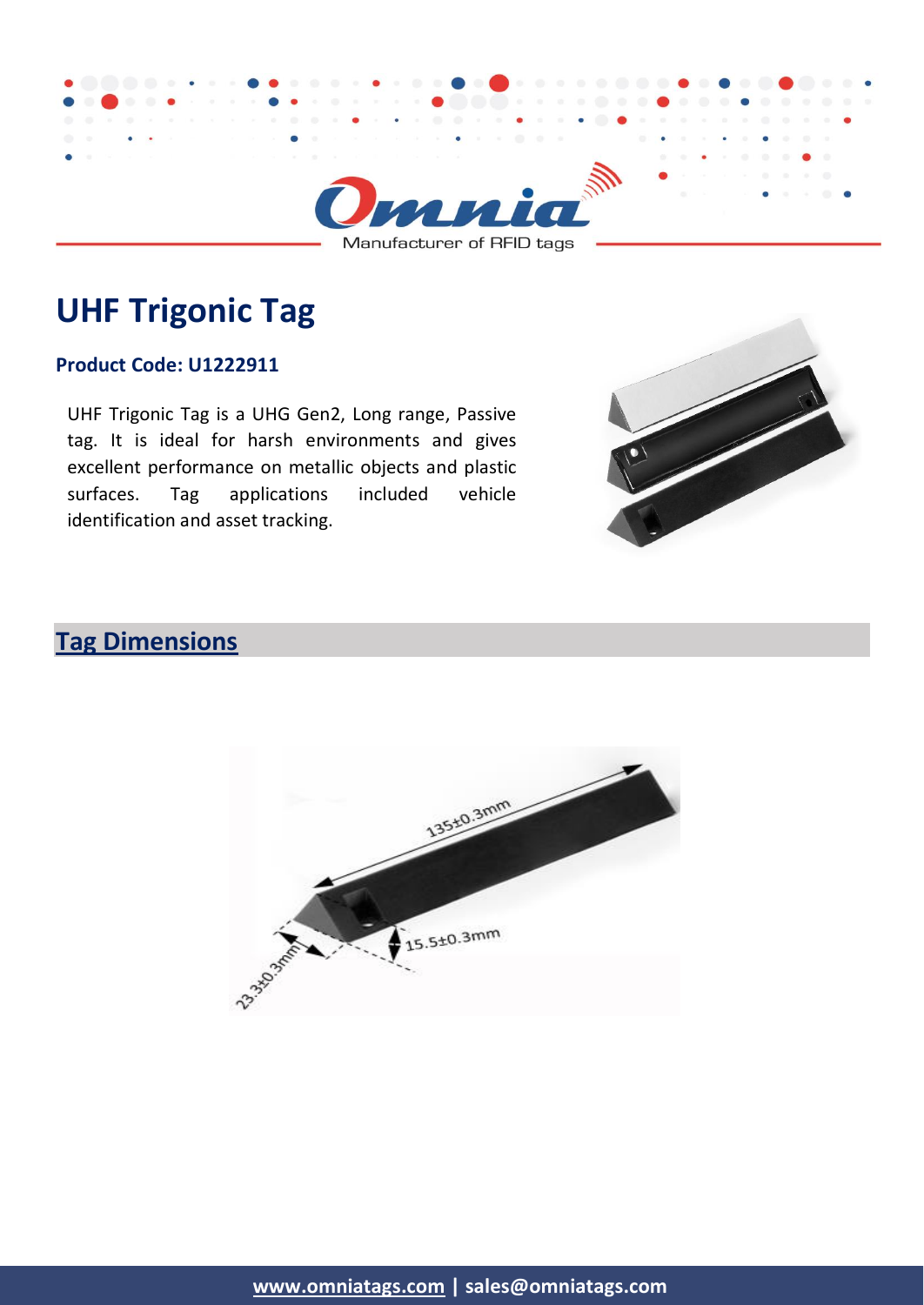## **Electrical Specifications**

| Air Interface Protocol       | ISO/IEC 18000-6C, EPC Global C1G2                           |
|------------------------------|-------------------------------------------------------------|
| <b>Operational Frequency</b> | 865 - 868 MHz or 902 - 928 MHz                              |
| Chip                         | Alien Higgs-3                                               |
| <b>Memory Configuration</b>  | EPC-96 bits, extendible to 480bits                          |
|                              | TID - 96 bits unalterable unique                            |
|                              | User memory $-512$ bits                                     |
|                              | Access password - 32 bits                                   |
|                              | Kill password - 32 bits                                     |
| Read Range*                  | On metal - Up to 13.0 m on fixed reader with linear antenna |
| Operating temperature        | -40 $^{\circ}$ C to +80 $^{\circ}$ C                        |
| Storage temperature          | $-40^{\circ}$ C to $+80^{\circ}$ C                          |
| Ingress protection rating    | <b>IP67</b>                                                 |
| Attachment***                | Riveting/Screw/Magnetic/Adhesive                            |
| Applicable surface           | Metal                                                       |

## **Physical and Mechanical Specification**

| <b>Dimensions</b>        | 135 x23.3 x 15.5 $\pm$ 0.2 mm |
|--------------------------|-------------------------------|
| Colour**                 | <b>Black</b>                  |
| Weight                   | 35 <sub>g</sub>               |
| Encasement               | PC / ABS High Impact          |
| <b>Quality Assurance</b> | 100% reader tested            |
|                          |                               |

## **Chemical Resistance**

| Resistant to continuous exposure to salt water for 2 hours |
|------------------------------------------------------------|
| Resistant to continuous exposure to motor oil for 2 hours  |
| Additionally, abrasion resistant against HCL and IPA       |